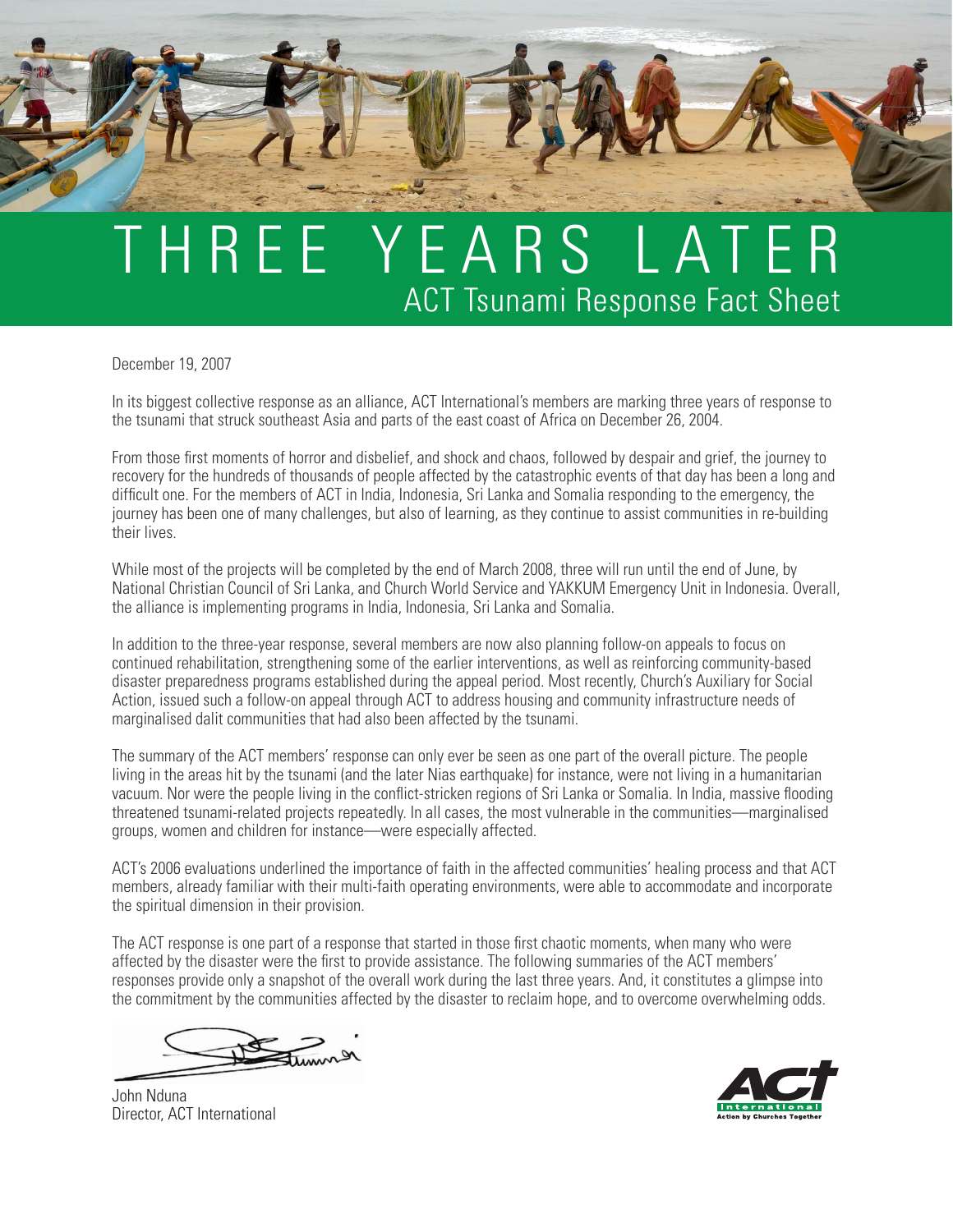## THREE YEARS LATER

### The ACT response

In India, **Church's Auxiliary for Social Action (CASA), Lutheran World Service-India (LWSI)** and the **United Evangelical Lutheran Church of India (UELCI)** has been providing assistance to affected communities in Tamil Nadu, Kerala, Andhra Pradesh and Pondicherry.

In Indonesia, **Church World Service-Indonesia (CWS), Yakkum Emergency Unit (YEU), and Yayasan Tanggul Bencana Indonesia (YTBI)** have been responding in Banda Aceh, Aceh Besar, Aceh Barat, Nagan Raya, Aceh Utara, Nias, and Aceh Jaya.

In Sri Lanka, **National Christian Council of Sri Lanka (NCCSL)** has been responding in the Vanni region in Killinochchi and Mullaittivu, and in Thirukovil, Ampara, Trincomalee, Muttur, Batticaloa,Galle, Matara, Tangalle, Hambantota, Colombo, Kalutara, Wattala and Negambo.

The **Jaffna Diocese of the Church of South India (JDCSI)**, as a temporary member, was part of the response in Jaffna and Mullaittivu.

In Somalia, **Norwegian Church Aid (NCA)** responded in 15 villages in Bender Beyla and Eyl Districts.

#### **The response has been made possible through support of ACT members worldwide.**

As of December 17, 2007, the ACT tsunami appeal for US\$98,775,815 has been fully funded.

All response details reflect ACT members' reporting through October 31, 2007.

### Communications resources

#### ACT news

http://www.act-intl.org/act\_news\_title.html

#### ACT member web sites

**CASA:** http://www.casa-india.org **LWSI:** http://www.lutheranworld.org/What\_We\_Do/DWS/Country\_Programs/DWS-India.html **UELCI:** http://uelci-india.org **CWS Indonesia:** http://www.cwsindonesia.or.id/index.php **YEU:** http://www.yeuforaceh.org/ **YTBI:** http://www.ytbindonesia.org/ **NCCSL:** http://www.nccsl.org/ **NCA:** http://www.nca.no/

#### Media contacts

The following persons from the ACT Coordinating Office in Geneva are available for internal and external interviews:

John Nduna, Director Office: +41 791 6032; Mobile: +41 79 203 6055

Callie Long, Communications Officer Office: +41 791 6039; Mobile: +41 79 358 3171

#### Photo credits

Page 1, 13 and 18: Paul Jeffrey/ACT International Page 3: Sidney Traynham/ACT International Page 12: Chris Herlinger/CWS-ACT International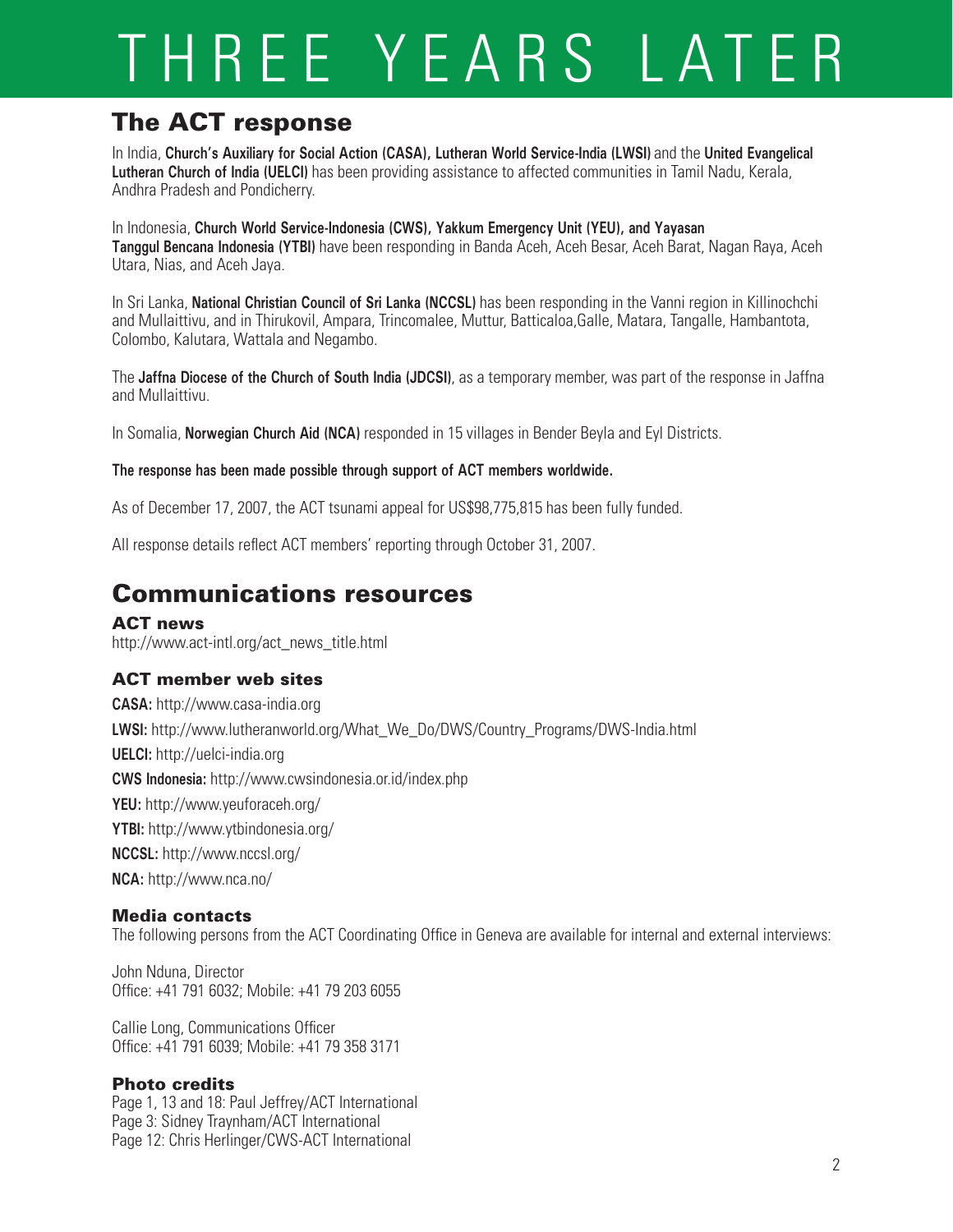

## Church's Auxiliary for Social Action (CASA)

| <b>Assistance</b><br>provided       | <b>Number of</b><br>households/<br>individuals/units | <b>Activities</b>                                                                                                                                                    | <b>Villages</b> |
|-------------------------------------|------------------------------------------------------|----------------------------------------------------------------------------------------------------------------------------------------------------------------------|-----------------|
|                                     | 50,000 families                                      | Relief kits, feeding programs                                                                                                                                        |                 |
| Life support<br>(crisis assistance) | 44 launches repaired                                 | Launches repaired, nylon ropes<br>provided                                                                                                                           | 185             |
| Temporary shelter                   | 1,044                                                | Provision of temporary shelters/<br>improvisation                                                                                                                    | 13              |
| Permanent houses                    | 2,549 houses                                         | Construction of disaster<br>resistance houses (completed)                                                                                                            | 26              |
| Nutrition                           | 263,840 hours worked                                 | Food and cash for work program                                                                                                                                       | 126             |
| Psychosocial care                   | 7,046 persons                                        | Counselling, picnic, sports,<br>cultural programs, playpens, film<br>screenings, various competitions                                                                | 47              |
| Education                           | 3,714 students                                       | Distributed educational support<br>materials, tuition centres                                                                                                        | 42              |
|                                     | 594 artisans and small<br>businesses                 | Livelihood assistance to artisans<br>and small businesses                                                                                                            |                 |
|                                     | 243 families                                         | Supported with boats and gears                                                                                                                                       |                 |
| Livelihood                          | 1,545 kits                                           | Fish vending kits                                                                                                                                                    | 44              |
|                                     | 9 centres                                            | Fishery service centres                                                                                                                                              |                 |
|                                     | 14 yards                                             | Constructed net repairing yards                                                                                                                                      |                 |
| Capacity building<br>programs       | 169 programs                                         | Programs including leadership<br>training, women empowerment<br>and youth awareness                                                                                  | 44              |
| Vocational skill<br>training        | 47 programs                                          | Computer training centre, jute<br>product centre, food processing,<br>palm products, copra and<br>coconut mat production; marine<br>engine and four wheeler training | 30              |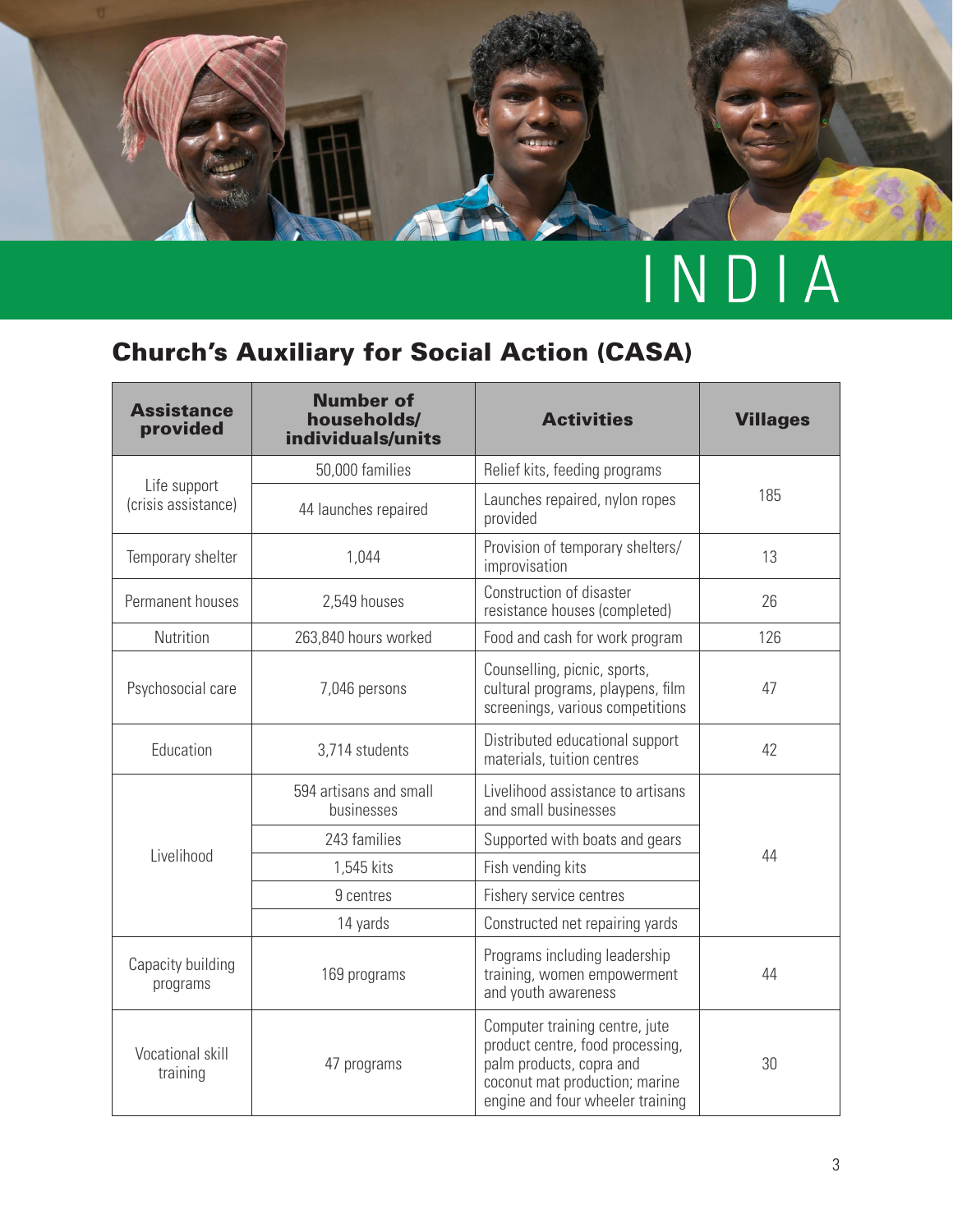### CASA (continued)

| <b>Assistance</b><br>provided    | <b>Number of</b><br>households/<br>individuals/units | <b>Activities</b>                                                                       | <b>Villages</b> |
|----------------------------------|------------------------------------------------------|-----------------------------------------------------------------------------------------|-----------------|
| Alternative income<br>generation | 1,203 persons                                        | Provided farm implements<br>for agricultural support, dairy<br>farming and goat rearing | 28              |
|                                  | 33 single headed households                          | Assistance to single headed<br>households                                               |                 |
| Community<br>organization and    | 689 meetings                                         | District and village level<br>meetings, holiday celebrations                            | 44              |
| networking                       | 45 centres                                           | Village information centres                                                             |                 |

- Fishing communities report a substantial decrease in the number of fish being caught. Dry fish processors have seen the price of fresh fish increase three-fold, decreasing the quantity available and the volume of sales.
- There has been a significant change in the seasonal availability of fish and a decrease of crabs in the coastal areas. Boats regularly return without a decent catch, creating a sense of uncertainty among the fishing communities. Also, new varieties of fish not seen before the tsunami are now found in the coastal areas.
- In the past, fishing communities used traditional methods to forecast the sea and weather conditions. Since the tsunami, communities have observed inconsistent sea conditions, which have created an uncertainty and anxiety among the people regarding their own professional future and that of their children.
- The influx of a large number of fishing boats after the tsunami has created new business patterns within communities. Fisher folk, who used to work as day labourers, are now boat owners. The loss of their labour has resulted in an increasing number of boys discontinuing school to work in the fishing industry. CASA has begun addressing this issue through its projects.
- A lack of coordination among NGOs has caused duplication of work in some of the project villages. CASA has been working to ensure proper coordination among NGOs in its project areas to avoid duplication.
- The complexity of the social fabric in India continues to influence coastal communities recovering from the tsunami. Caste hierarchies, land rights and power structures have hindered some of the work in vulnerable communities.
- In smaller villages, where the majority of the populations moved to new locations, programs have focused on improving the conditions of the relocated families. This has led to some tension between established families and the newcomers, which have at times led to interference in the rehabilitation work.
- The resettlement sites allotted by the government for reconstruction, many of which are located on wastelands, have suffered from shortcomings like topographical limitations, poor drainage and water logging. The work related to site drainage, sewage disposal, land filling, electricity and water supply still need to be completed by the government. Though some progress is being made on this front, much more needs to be done.
- Encouraging and empowering people to know their rights within the district administrative context have been challenging tasks.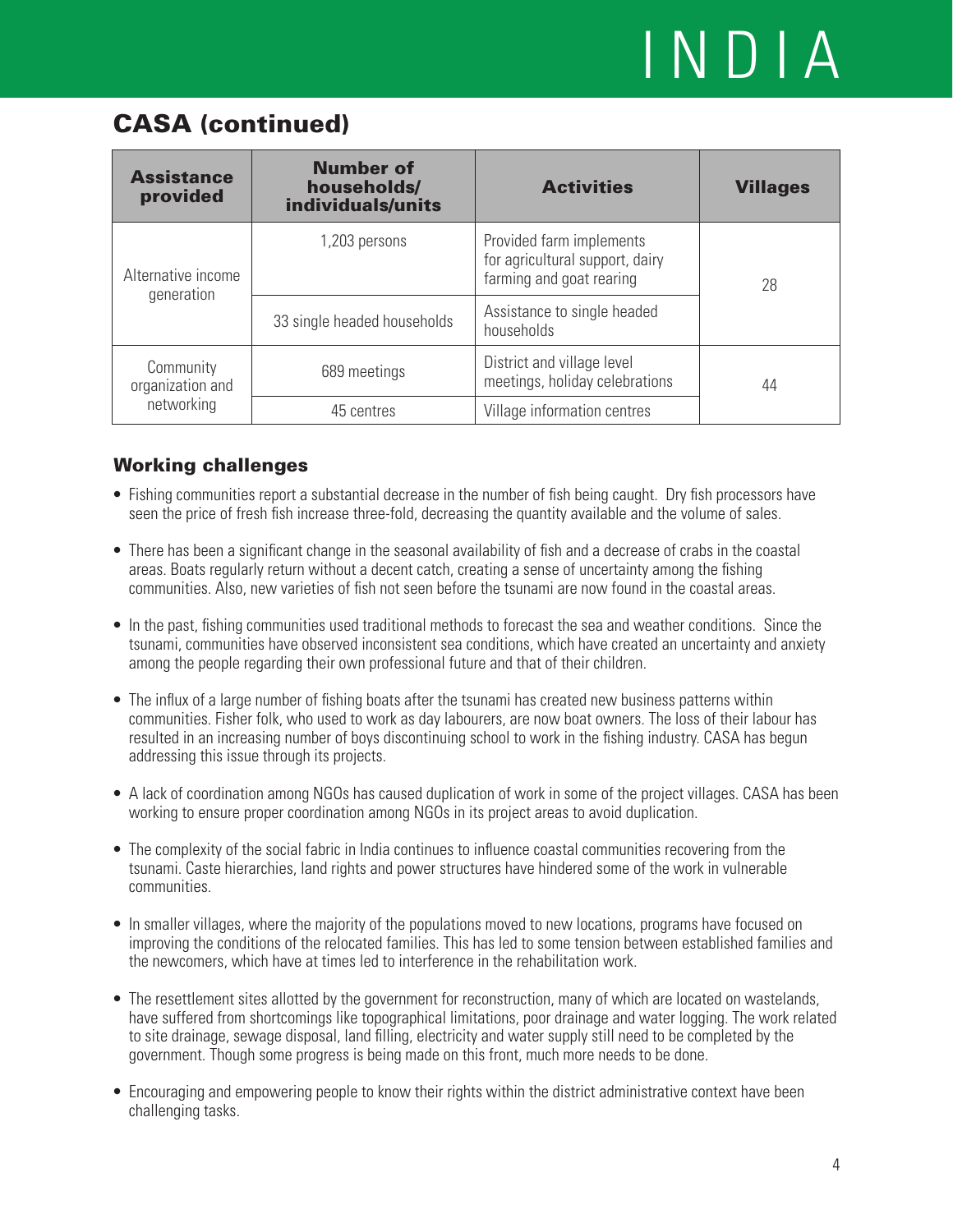## Lutheran World Service India (LWSI)

| <b>Assistance</b><br>provided    | <b>Number of</b><br>households/<br>individuals/<br>units | <b>Villages</b> | <b>Activities</b>                                                                                                                                                                                    |  |
|----------------------------------|----------------------------------------------------------|-----------------|------------------------------------------------------------------------------------------------------------------------------------------------------------------------------------------------------|--|
| Life support (crisis assistance) |                                                          |                 |                                                                                                                                                                                                      |  |
| Non-food relief                  | 16,100 people                                            | 11              | Relief kits included family kit, hygiene kit,<br>utensil kit and student kit                                                                                                                         |  |
|                                  | 15,176 people                                            | 11              | Drinking water container                                                                                                                                                                             |  |
| Livelihood restoration           |                                                          |                 |                                                                                                                                                                                                      |  |
| Fishing assistance               | 236 boats-4,720<br>people                                | 15              | Distribution of fibreglass boats, 10<br>HP engines, 2 sets of nets and other<br>accessories like rope, leads, floats. In<br>total, 160 boats were registered with<br>government fisheries department |  |
|                                  | 42 groups-1,680<br>people                                | $\overline{7}$  | In additional, 37 groups opened bank<br>accounts.                                                                                                                                                    |  |
| Fishing livelihood groups        | 2 programs-35<br>families/140 people                     | 1               | Awareness camp on fisherfolk federation                                                                                                                                                              |  |
| Shelter                          |                                                          |                 |                                                                                                                                                                                                      |  |
| Temporary shelter                | 204 families/1,168<br>people                             | $\overline{2}$  | Constructed out of coconut leaves, bamboo                                                                                                                                                            |  |
| Permanent houses                 | 762 families                                             | 10              | Construction completed                                                                                                                                                                               |  |
|                                  | 118 families                                             |                 | Construction in progress                                                                                                                                                                             |  |
| Community infrastructure         |                                                          |                 |                                                                                                                                                                                                      |  |
|                                  | 8 centres-14,283<br>people                               | 8               | Community centre (in progress)                                                                                                                                                                       |  |
|                                  | 1 shed-265 people                                        | 1               | Work sheds                                                                                                                                                                                           |  |
| Construction                     | 3 sheds-2,062<br>people                                  | $\overline{2}$  | Net-mending sheds                                                                                                                                                                                    |  |
|                                  | 36 wells-5,072<br>people                                 | 4               | Tube well construction                                                                                                                                                                               |  |
|                                  | 9,861 people                                             | $\overline{4}$  | 1.15 km concrete road                                                                                                                                                                                |  |
| Renovation                       | 2,120 people                                             | 1               | Community pond renovation                                                                                                                                                                            |  |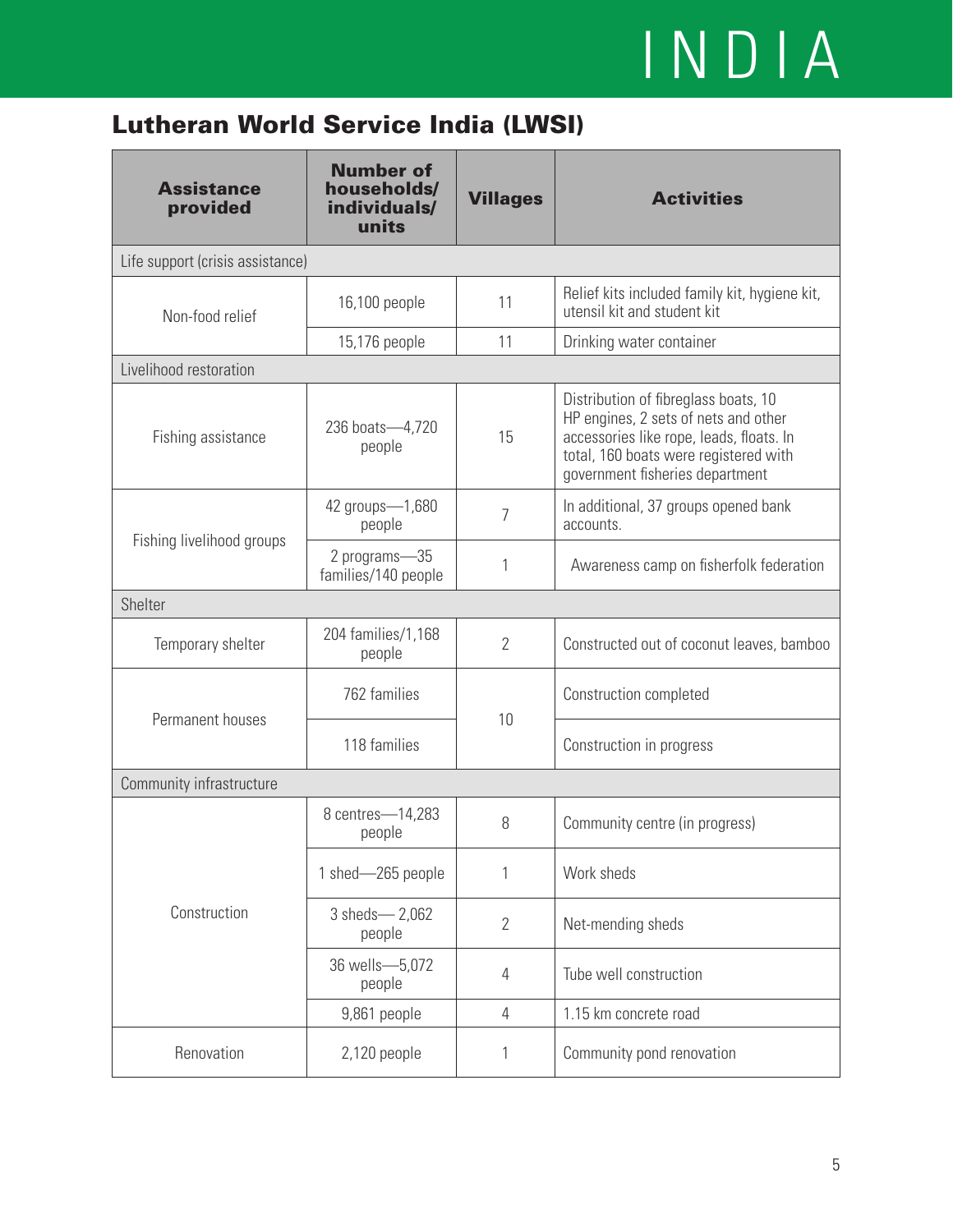## LWSI (continued)

| <b>Assistance</b><br>provided           | <b>Number of</b><br>households/<br>individuals/<br>units                 | <b>Villages</b> | <b>Activities</b>                                                                                                                                                                            |
|-----------------------------------------|--------------------------------------------------------------------------|-----------------|----------------------------------------------------------------------------------------------------------------------------------------------------------------------------------------------|
| Environmental and disaster preparedness |                                                                          |                 |                                                                                                                                                                                              |
|                                         | 15 programs-2,984<br>people                                              | 8               | Public awareness on Community Based<br>Disaster Preparedness (CBDP)                                                                                                                          |
|                                         | 8 programs-4,356<br>children                                             | 8               | Awareness on CBDP for school children                                                                                                                                                        |
| Education and training                  | 6 programs-360<br>people                                                 | 8               | Awareness on CBDP for elected Panchayati<br>Raj Institution (PRI) members                                                                                                                    |
|                                         | 5 programs-148<br>families/592 people                                    | 5               | Awareness on building and other<br>infrastructure Maintenance                                                                                                                                |
|                                         | 27 programs-1,578<br>families/6,312<br>people                            | 8               | Awareness on water and sanitation                                                                                                                                                            |
|                                         | 9 teams-12,977<br>people                                                 | 8               | Formation of disaster management teams                                                                                                                                                       |
|                                         | 12 programs                                                              | 8               | Leadership training with members of<br>disaster management team                                                                                                                              |
| Disaster management teams               | 8 DMTs-376<br>families/1,084<br>people                                   | 8               | Skill training to Disaster Management<br>Teams (DMT) members (search and rescue;<br>first aid; psycho-social; water-sanitation<br>and shelter management and networking<br>and coordination) |
|                                         | 10 kits                                                                  | 9               | DMT Kits (In Process)                                                                                                                                                                        |
| First Aid                               | 10 schools-6,000<br>people                                               | 8               | First Aid kits to schools                                                                                                                                                                    |
| Mock drills                             | 2 drills-173<br>families/629 people                                      | $\overline{2}$  | Mock drills                                                                                                                                                                                  |
|                                         | 3 programs-134<br>families /536 people                                   | 3               | Waste water management (kitchen-<br>gardens)                                                                                                                                                 |
|                                         | 3,340 people                                                             | 6               | Homestead nutrition garden                                                                                                                                                                   |
| Community and homestead<br>development  | 10,423 saplings<br>planted around the<br>homesteads of 2,089<br>families | 8               | Trees planted around the homesteads of<br>2,089 families                                                                                                                                     |
|                                         | 389 saplings planted                                                     | 3               | Community plantation                                                                                                                                                                         |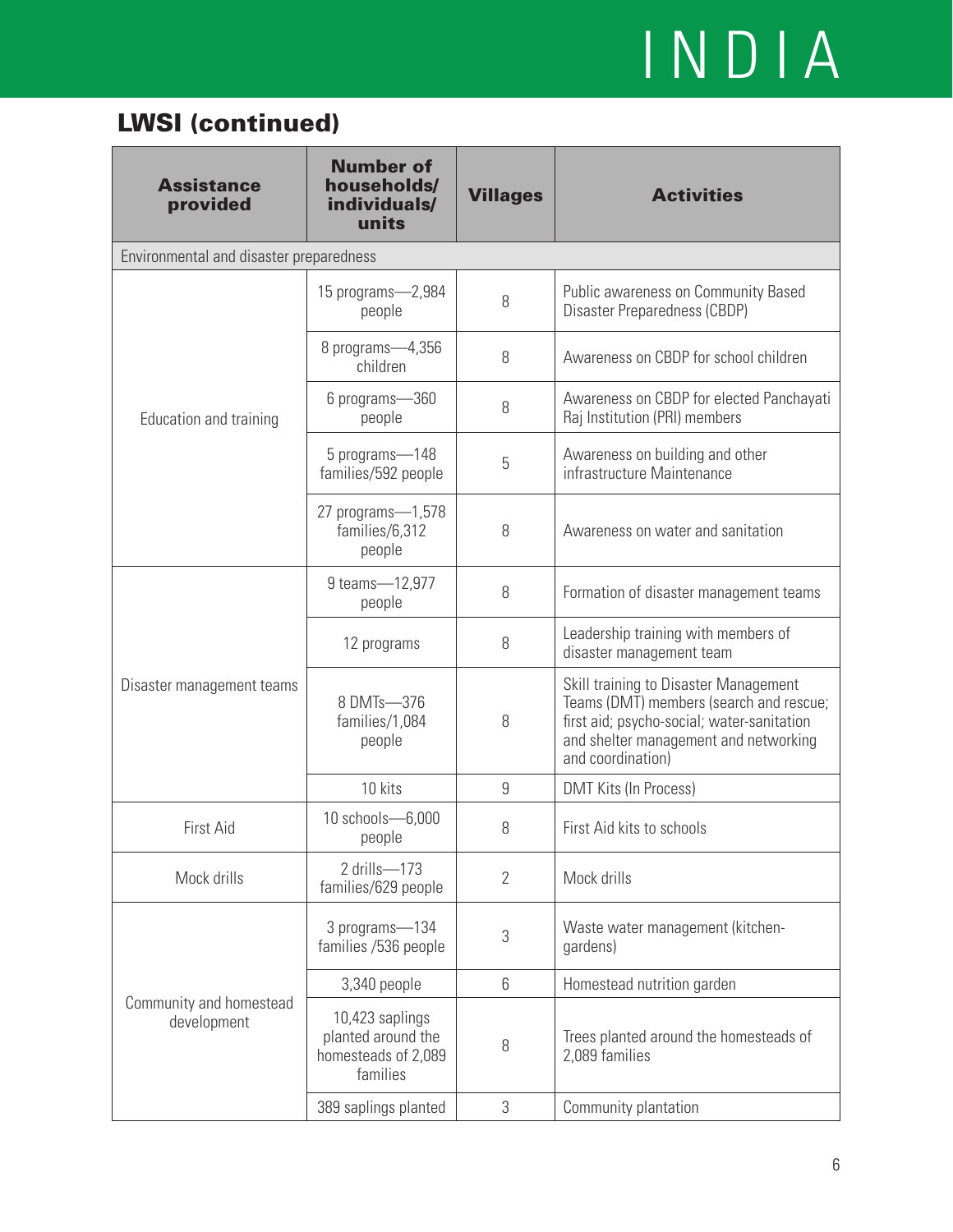## LWSI (continued)

| <b>Assistance</b><br>provided    | <b>Number of</b><br>households/<br>individuals/<br>units | <b>Villages</b> | <b>Activities</b>                                            |
|----------------------------------|----------------------------------------------------------|-----------------|--------------------------------------------------------------|
| Community awareness and training |                                                          |                 |                                                              |
|                                  | 16 programs-457<br>families /1,828<br>people             | 8               | Orientation and strengthening of women<br><b>SHG</b>         |
| Self Help Groups (SHG)           | 14 programs-413<br>families/1,652<br>people              | 8               | Training on fund management and<br>bookkeeping for women SHG |
|                                  | 16 programs-410<br>families/1,640<br>people              | 8               | Leadership training to women SHG                             |
|                                  | 12 programs-337<br>families /1,348<br>people             | 8               | Awareness on adolescent issues (mostly<br>for girls)         |
|                                  | 3 programs-135<br>families /540 people                   | 3               | Awareness on human rights                                    |
| Rights awareness                 | 2 programs-122<br>families/488 people                    | $\overline{2}$  | Awareness on child rights                                    |
|                                  | 31 programs-1,255<br>families/5,020<br>people            | 8               | Awareness on gender sensitization                            |
|                                  | 4 exercises-758<br>families /3,032<br>people             | 4               | Gender: Participatory Rural Appraisal (PRA)<br>Exercise      |
| Health awareness                 | 22 programs-1,214<br>families/4,856<br>people            | 8               | Awareness on HIV and AIDS prevention                         |
|                                  | 21 programs-1,283<br>families/5.132<br>people            | 8               | Health and nutrition awareness camp                          |
|                                  | 2 programs-62<br>families/248 people                     | $\overline{2}$  | Awareness camp on reproductive health                        |
|                                  | 5 programs-812<br>people                                 | 4               | Awareness programs on family life<br>education               |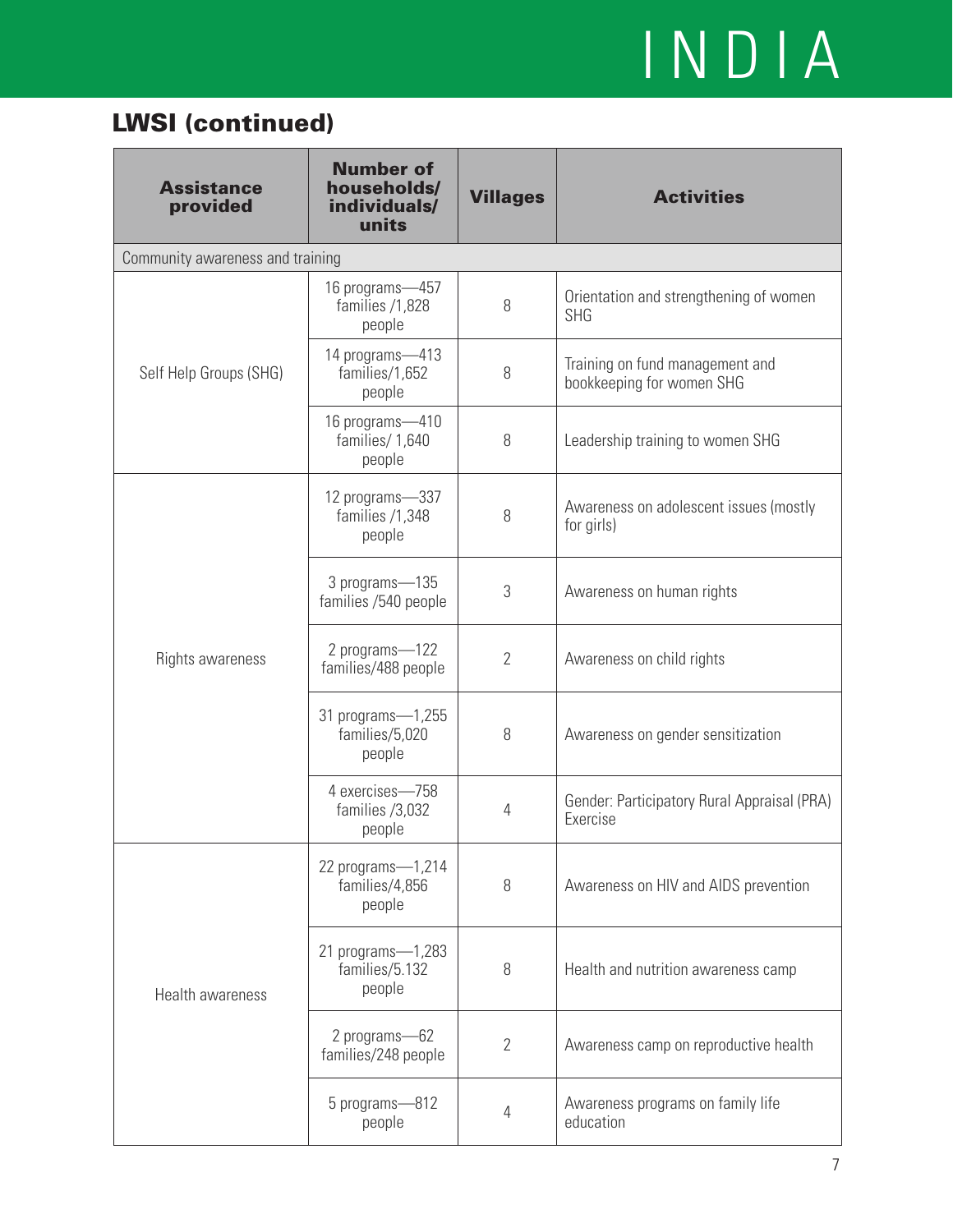### LWSI (continued)

| <b>Assistance</b><br>provided                | <b>Number of</b><br>households/<br>individuals/<br>units | <b>Villages</b> | <b>Activities</b>             |  |
|----------------------------------------------|----------------------------------------------------------|-----------------|-------------------------------|--|
| Community awareness and training (continued) |                                                          |                 |                               |  |
| Community observation of<br>holidays         | 5 programs-1,720<br>families/6.880<br>people             | 5               | Republic Day                  |  |
|                                              | $6$ programs $-1,338$<br>families/5.352<br>people        | 6               | Independence Day              |  |
|                                              | 7 programs-790<br>families/3,160<br>people               | 7               | International Women's Day     |  |
|                                              | 4 programs-571<br>families/2,284<br>people               | 4               | World Environment Day         |  |
|                                              | 2 programs-135<br>families/540 people                    | $\overline{2}$  | Observation of World AIDS Day |  |
| Psychosocial care                            |                                                          |                 |                               |  |
| Games and sports                             | 1,484 people                                             | 6               | Activities for children       |  |

- Existing social customs, structures and caste barriers hindered the progress at the beginning of the programs. The task of bringing different groups together also presented challenges.
- Communities' poor experiences in working with other non-governmental organisations •
- There are some delays in the government delivery of infrastructure services, such as electricity, water and access to roads to sites where housing construction has been completed.
- Major flooding in the region (both in 2006 and 2007) slowed down the pace of work.
- The cost of construction materials, including bricks and sand have increased. Manufacturers of cement and steel took advantage of huge demands and increased prices. Sometimes, even after paying the higher price, the supply of materials could not be assured.
- Inadequate coordination among different NGOs resulted in the overlapping of work and increased people's demand. Attaining the full participation of people became difficult at times.
- The need for relief and rehabilitation being paramount, there is still a visible mismatch between the adopted strategies of community based disaster preparedness and other awareness programs with community expectations and needs. The communities showed little interest for these initiatives.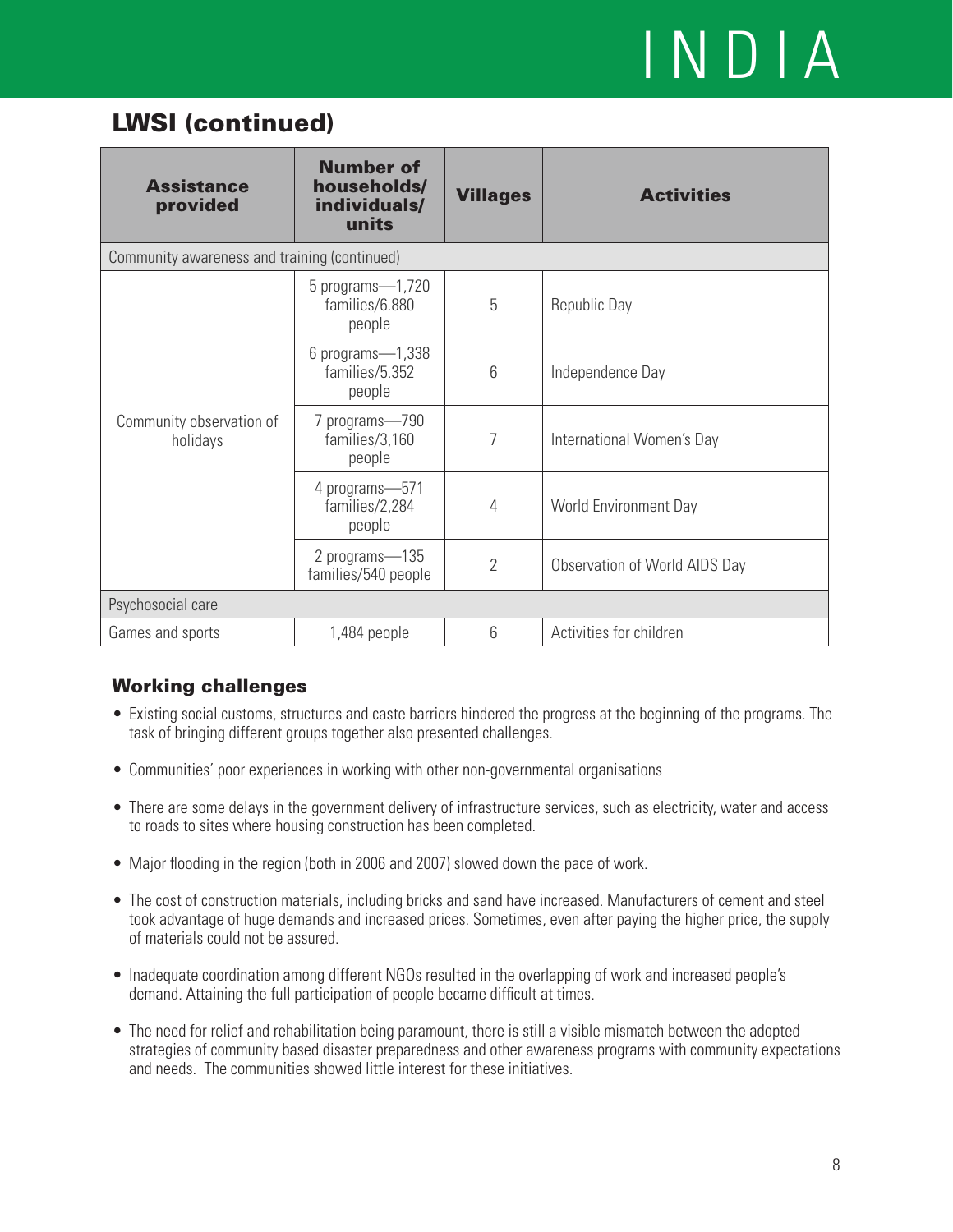## LWSI (continued)

#### The way ahead

- There have been significant achievements, but there is still much work to be done. A culture of safe building practice has emerged among various stakeholders in the tsunami response efforts and also in the private construction sector—an effort that needs to spread wider, so that society in general adopts affordable and appropriate technologies.
- Other infrastructure work like community centres, roads and landfills have not yet been completed due to delay of land acquisition for instance.
- The capacity building of community level workers has to be continued in order to sustain efforts in providing a human resource base in communities.
- Fishing communities received huge support in different forms. Initiatives need to be taken to create sustainable alternative livelihood sources for fishing communities, as well as other underprivileged communities, which were indirectly affected.
- Disaster Risk Management will continue to be essential in preventing and mitigating the impact of future disasters.
- The intervention in the sectors like water and sanitation, health and nutrition, HIV and AIDS, child rights protection, gender, environment, communication technologies and coordination need to be continued in order to more fully empower communities.

| <b>Assistance</b><br>provided                | <b>Number of</b><br>households/<br>individuals/<br>units | <b>Activities</b>                                                                                                            |
|----------------------------------------------|----------------------------------------------------------|------------------------------------------------------------------------------------------------------------------------------|
| Life support<br>(crisis food assistance)     | 11,682 families                                          | Rice, dal, oil and salt                                                                                                      |
| Life support<br>(crisis non-food assistance) | 23,100 people                                            | Men, women and children's clothing, household items, school<br>kit, sleeping materials and female hygiene kits               |
| Livelihood support                           | 8,402 families                                           | Livelihood kits, net packages and boats. Includes small and big<br>catamarans, outboard motors and repair of outboard motors |
| Alternative livelihood<br>support            | 816 families                                             | Entrepreneurial Development Training Programs that includes<br>follow-up                                                     |
| Temporary shelter                            | 536 families                                             | Included repair of 121 damaged houses                                                                                        |
| Permanent shelter                            | 1,166 families                                           | 50 houses are in the final stage of construction                                                                             |
| Community centres                            | 304 households                                           | Constructed 2 community centres                                                                                              |
|                                              | 1,009 families                                           | Supply of drinking water, plastic containers and restoring of<br>water sources                                               |
| Water and sanitation                         | 30 villages                                              | Assistance with safe drinking water systems, appropriate<br>sanitation and waste management                                  |

### United Evangelical Lutheran Church in India (UELCI)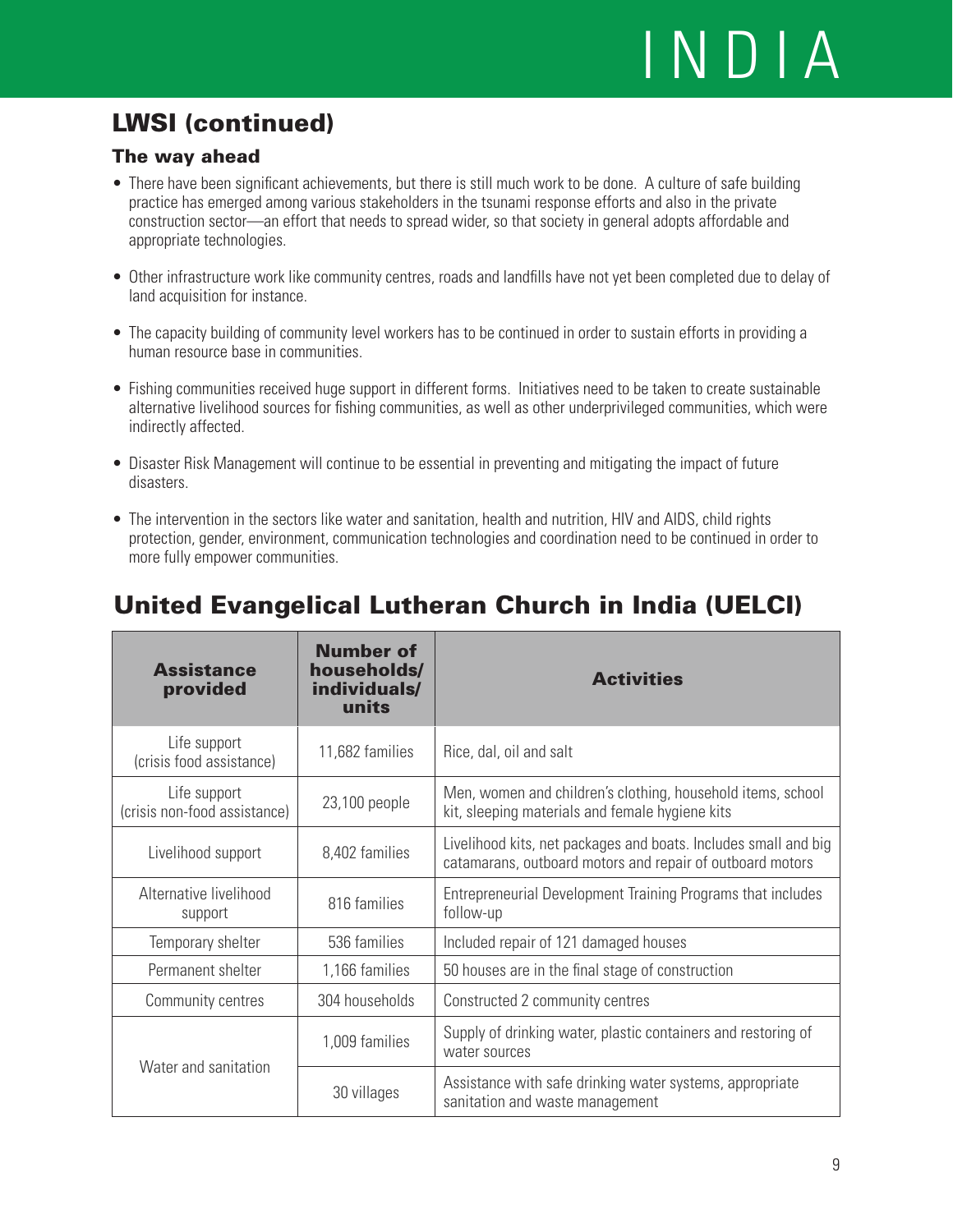### UELCI (continued)

| <b>Assistance</b><br>provided  | <b>Number of</b><br>households/<br>individuals/<br>units | <b>Activities</b>                                                                                                                                                                                               |  |
|--------------------------------|----------------------------------------------------------|-----------------------------------------------------------------------------------------------------------------------------------------------------------------------------------------------------------------|--|
| Advocacy                       | 40 villages                                              | Supported communities in putting forward the grievances<br>of people impacted by the tsunami to the government, after<br>which government resources were mobilized for housing<br>construction programs         |  |
| Emergency health<br>assistance | 5,000 people<br>treated                                  | Emergency medical assistance                                                                                                                                                                                    |  |
|                                | 500 counsellors                                          | Emergency/community based trauma counselling training                                                                                                                                                           |  |
|                                | Some 30,000<br>people                                    | Post-tsunami trauma counselling                                                                                                                                                                                 |  |
|                                | 90,261 cases                                             | Free out patient treatment including consultation,<br>investigation and full course of medicines                                                                                                                |  |
|                                | 3,351 people                                             | Blindness screening for senior citizens                                                                                                                                                                         |  |
|                                | 477 people                                               | Free intra-ocular lens implantation                                                                                                                                                                             |  |
|                                | 747 people                                               | Free glasses distribution                                                                                                                                                                                       |  |
|                                | Some 2,500<br>children                                   | Eye screening of school children (10-16 years)                                                                                                                                                                  |  |
|                                | 252 children                                             | Free glasses for school children (10-16 years)                                                                                                                                                                  |  |
| Health assistance              | 27,730 villagers                                         | Free health care assistance through outreach health camps                                                                                                                                                       |  |
|                                | 30 villages                                              | Response to outbreak of water borne and respiratory illness,<br>child nutrition, nutritional supplements, women and teen<br>health assistance, promotion of public health, services to the<br>aged and disabled |  |
|                                | 62 young women in<br>30 villages                         | Trained as social health attendants                                                                                                                                                                             |  |
|                                | 300 young women<br>in 30 villages                        | Trained in nutritional food powder preparation                                                                                                                                                                  |  |
|                                | 234 paramedic<br>students                                | Emergency health care training                                                                                                                                                                                  |  |
|                                | 66 dalit farmers                                         | Environmentally friendly farming training                                                                                                                                                                       |  |
| Alternative livelihood         | 50 women in 30<br>villages                               | Beautician training                                                                                                                                                                                             |  |
|                                | 100 women in 30<br>villages                              | Candle making training                                                                                                                                                                                          |  |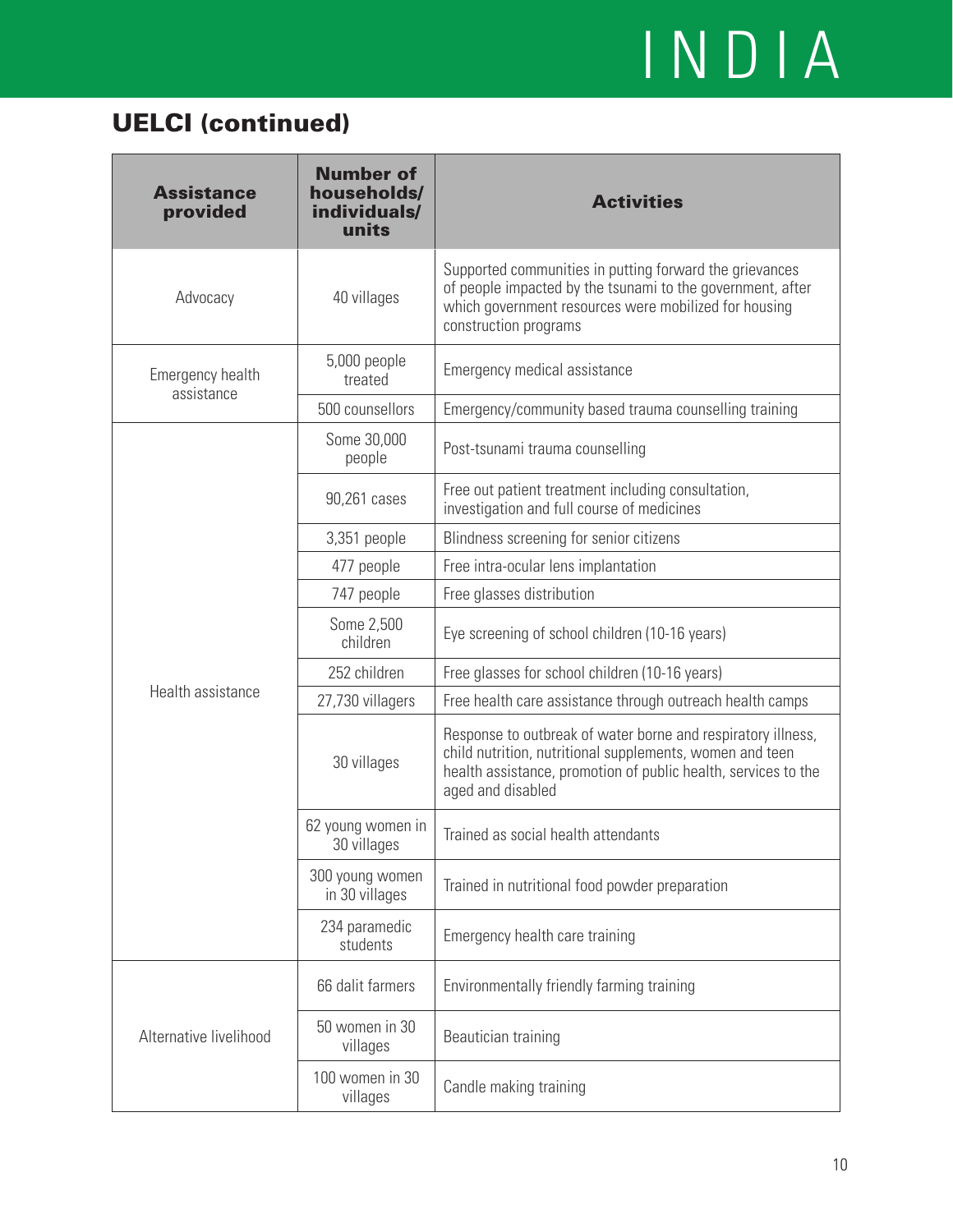### UELCI (continued)

| <b>Assistance</b><br>provided         | <b>Number of</b><br>households/<br>individuals/<br>units | <b>Activities</b>                                                                                                                                                                  |  |
|---------------------------------------|----------------------------------------------------------|------------------------------------------------------------------------------------------------------------------------------------------------------------------------------------|--|
|                                       | 15 young men in 30<br>villages                           | Photo and videography training                                                                                                                                                     |  |
|                                       | 40 young women in<br>30 villages                         | Prawn pickling training                                                                                                                                                            |  |
| Alternative livelihood<br>(continued) | 104 young women<br>in 30 villages                        | Participatory Rural Appraisal (PRA) training                                                                                                                                       |  |
|                                       | 348 children in 30<br>villages                           | Computer literacy                                                                                                                                                                  |  |
|                                       | 30 villages                                              | Education on available government assistance programs                                                                                                                              |  |
| Disaster preparedness                 | 30 villages                                              | Preparedness and awareness through street theatre and<br>puppetry                                                                                                                  |  |
|                                       | 625 adolescent<br>girls in 30 villages                   | Life skills and preparedness training                                                                                                                                              |  |
|                                       | 340 young men in<br>30 villages                          | Youth response teams                                                                                                                                                               |  |
|                                       | 34 schools                                               | School preparedness                                                                                                                                                                |  |
| Nutrition                             | 30 villages                                              | Improved nutrition in communities through education and<br>training in promotion of kitchen gardens, nutritious food<br>powder preparation and distribution of nutritious porridge |  |

- Housing construction work was delayed due to the non-availability or late allotment of land for tsunami survivors. •
- Material availability, transportation challenges and cost escalation delayed the construction activities. •
- The initial budgets for housing construction have been continuously changing due to cost increases and site allocation challenges.
- Continuous and heavy rains lead to the flooding of some construction sites and significantly delayed the work. •
- Some of the land provided to UELCI was wasteland and it had to be cleaned up and levelled. In some cases, UELCI had to wait until a temporary road was built to the site in order to start the construction work.
- The fish quantities caught has decreased after the tsunami due in part to the changed sea bed. The lack of a successful fishing industry has raised alternative livelihood issues.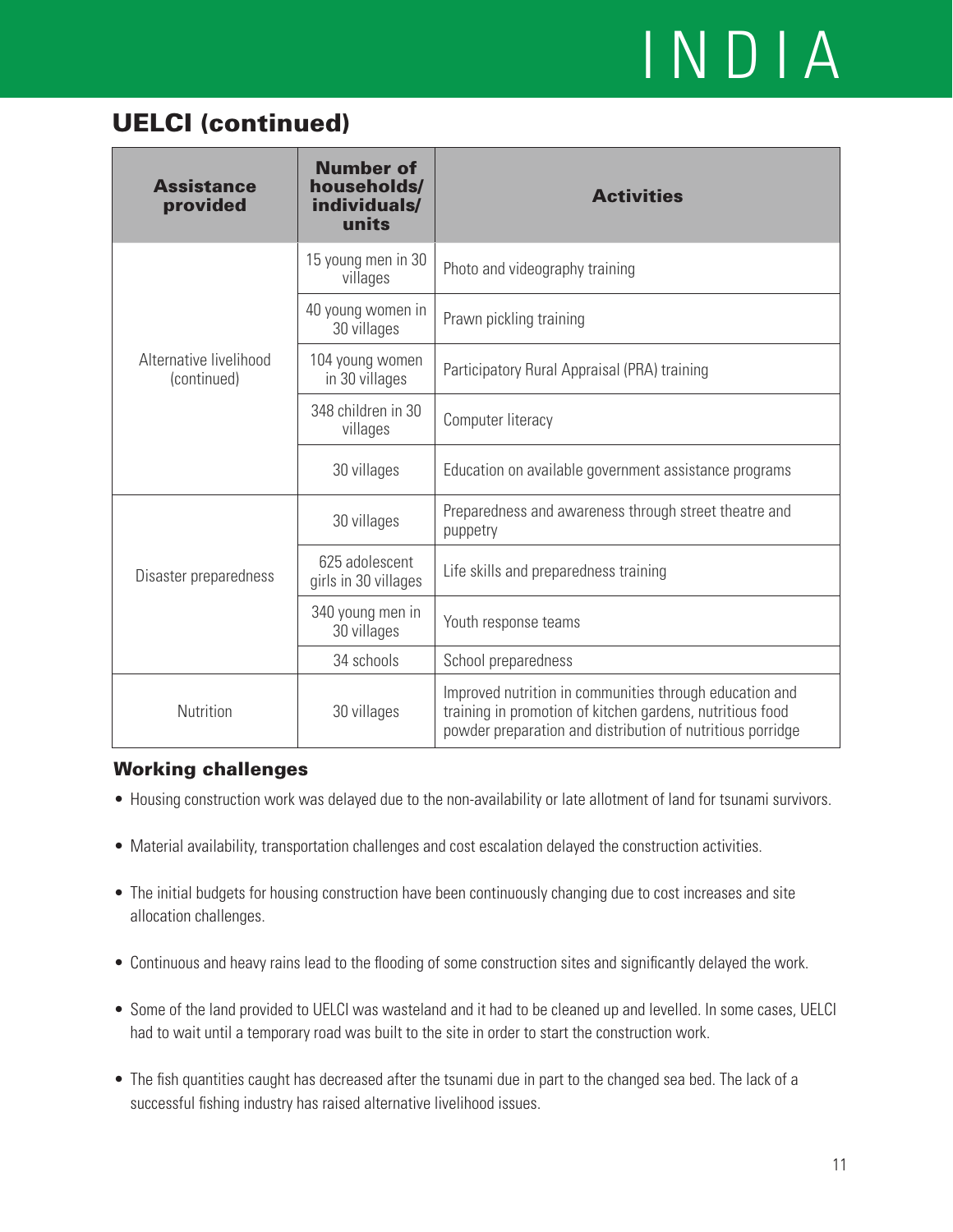## UELCI (continued)

- In many situations, promises that were not kept were made to communities.
- In the beginning, the local panchayats in the fishing communities were dominated by men.
- Assistance to dalit and adivasi communities, which were indirectly impacted by the tsunami, was initially overlooked in many program designs and implementation.
- There were government changes in Tamil Nadu and Andhra Pradesh that had an impact on housing allocation, compensation and the selection of families for assistance.
- The health of staff working in post-tsunami assistance suffered after working under pressure and stress for prolonged periods.
- The tsunami spawned new "transitory communities" and created new dynamics, which required a constant change in assistance approaches.
- The desire by the local and international NGO community to assist people in the short term created an extremely competitive environment and initially benefited the fishing communities. The question remains what the long-term implications of this are for sustainable development.
- A major constraint in implementation is the "expectation syndrome" by some tsunami survivors and the tension between the affected and less-affected communities.



Two long-time friends who live in a fishing village near South Chinnoor, in Tamil Nadu's Cuddalore district in India. Photo by Chris Herlinger/CWS-ACT International.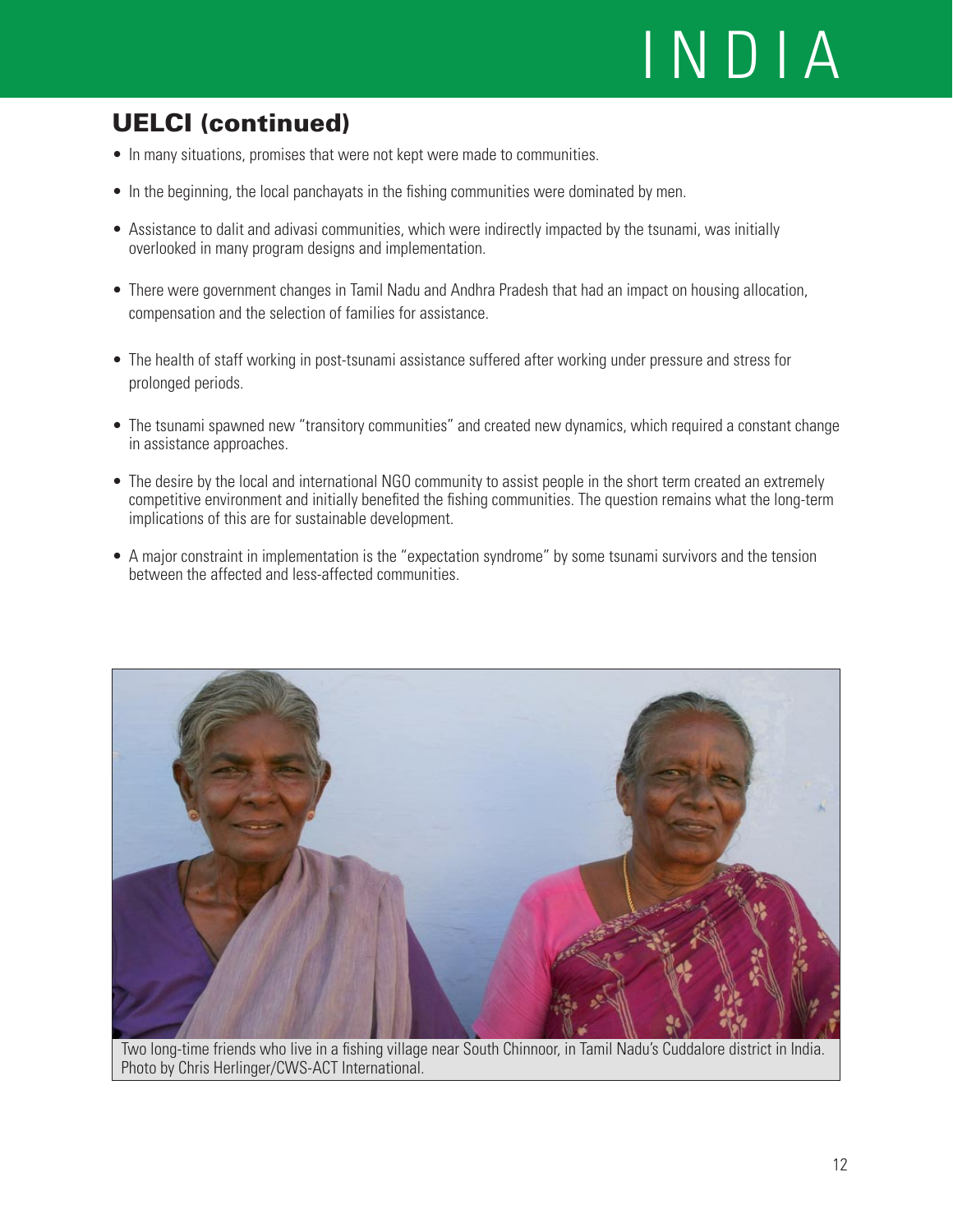天天内  $5.306$ 

### Church World Service (CWS) Indonesia

| <b>Assistance provided</b>          | <b>Number of</b><br>households/<br>individuals/units | <b>Activities</b>                                                                                                                |
|-------------------------------------|------------------------------------------------------|----------------------------------------------------------------------------------------------------------------------------------|
| Life support<br>(crisis assistance) | Some 30,000 households                               | Emergency food and non-food items<br>such as non-food item packages, health,<br>hygiene, infant and children, and school<br>kits |
|                                     | 5,199 children                                       | Supplementary feeding                                                                                                            |
| Health and nutrition                | 3,699 people                                         | Health service                                                                                                                   |
|                                     | 1,040 people                                         | Reproductive health                                                                                                              |
|                                     | 4,984 children                                       | Early Child Development (ECD) and Fun<br><b>Educative Activities in Tent (FEAT)</b>                                              |
| Psychosocial support                | 810 women                                            | Women support group                                                                                                              |
|                                     | 428 adolescents                                      | Support group activity                                                                                                           |
|                                     | 100 cadres                                           | Trainings on FEAT and ECD                                                                                                        |
| Shelter                             | 610 households                                       | Permanent houses                                                                                                                 |
|                                     | 2,496 households                                     | Family tents                                                                                                                     |
| Livelihood recovery                 | 4,326 households                                     | Distribution of seeds and tools, capital<br>assets and capacity building                                                         |
| <b>Water and Sanitation</b>         | 53,677 people                                        | Water supply, and construction of latrines,<br>wells and boreholes                                                               |
| <b>Capacity Building</b>            | 109 trainings                                        | Various                                                                                                                          |

#### Total number of households assisted over three years:

37,432 households directly Some 30,000 households indirectly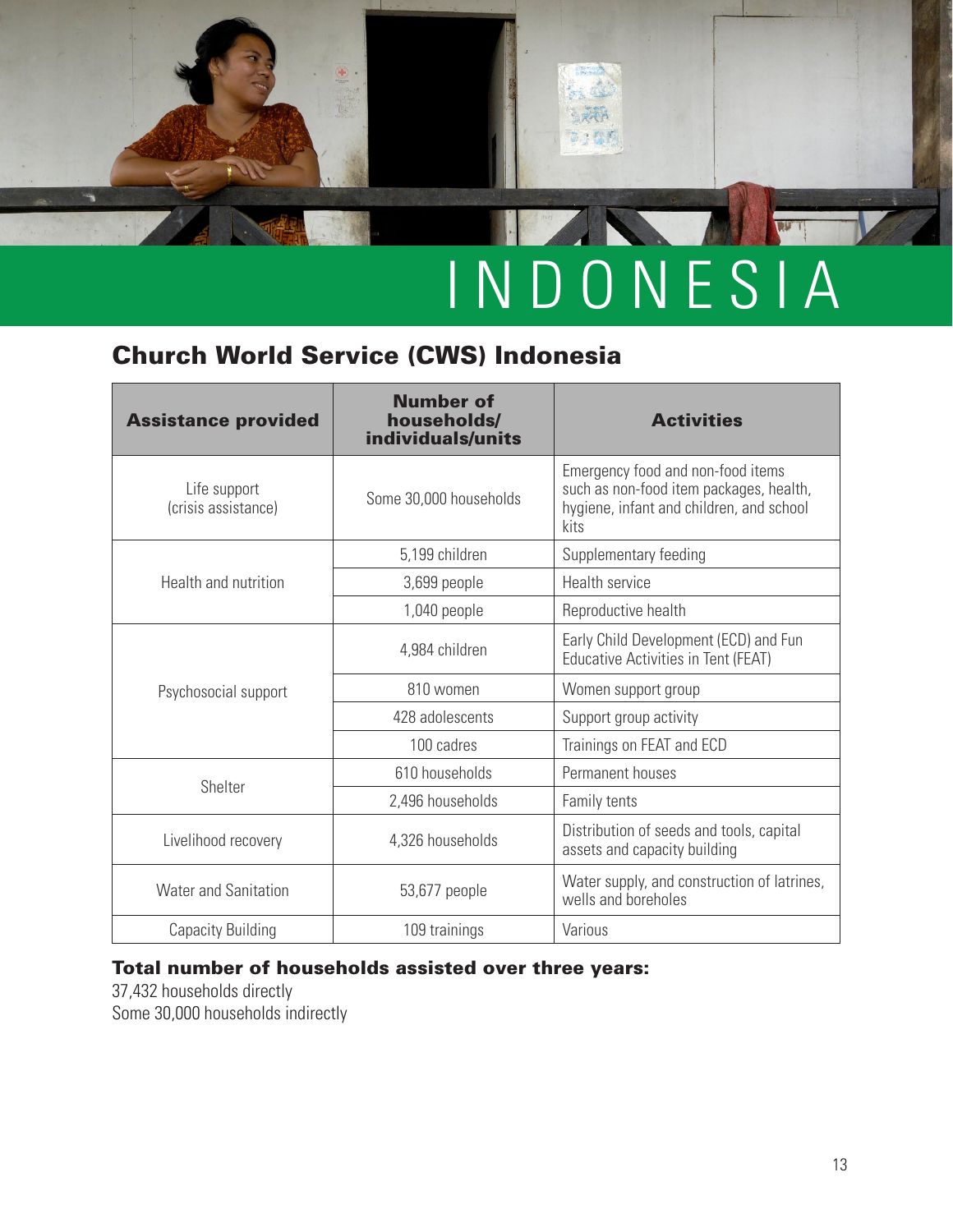## CWS (continued)

#### Working challenges

- Access to some areas remains poor (and is likely to continue), because of poor infrastructure that existed even prior to the tsunami.
- Supply bottlenecks for everything from building materials (such as lumber and cement) to skilled labour and continuous increases in the price of building materials.
- Coordination in the field remains a challenge with a multitude of actors: government agencies such as BRR, local government (provincial, district, sub-district), UN agencies, international and local NGOs, and contractors.
- Limited capacity and lack of experience with relief and development programs of civil society organizations in Aceh and Nias.

### YAKKUM Emergency Unit (YEU)

| <b>Assistance</b><br>provided       | <b>Number of</b><br>households/<br>individuals/<br>units | <b>Activities</b>                                                                                   |
|-------------------------------------|----------------------------------------------------------|-----------------------------------------------------------------------------------------------------|
|                                     | 2,693 households                                         | Micro business                                                                                      |
| Life support<br>(crisis assistance) | 213 people                                               | Micro finance and livelihood-related training                                                       |
|                                     | 197 people                                               | Organic farming training                                                                            |
| Shelter                             | 671 units                                                | Housing construction                                                                                |
|                                     | 21 units                                                 | Kiosks                                                                                              |
| Nutrition                           | 8,764 people                                             | Integrated health care and supplementary food Feeding for<br>babies, pregnant women and the elderly |
| Psychosocial care                   | 329 people                                               | Individual and group counselling                                                                    |
|                                     | 415 people                                               | Cultural-religious-based activities: such as Koran readings                                         |
|                                     | 37,446 patients                                          | Health services: mobile and fixed clinics                                                           |
|                                     | 5 369 patients                                           | Village health post, accupressure and acupuncture                                                   |
|                                     | 408 patients                                             | Physical rehabilitation program in Nias                                                             |
|                                     | 817 people                                               | Medical first aid and village health post and nutrition training                                    |
| Primary health care                 | 15 people                                                | Midwife training                                                                                    |
|                                     | 110 people                                               | School health unit training                                                                         |
|                                     | 519 people                                               | Trainings in reproductive health and HIV and AIDS                                                   |
|                                     | 35 people                                                | Accupressure and acupuncture training                                                               |
| Education                           | 1,157 children                                           | Established kindergartens and study clubs                                                           |
| Disaster preparedness               | 566 households                                           | Discussion and knowledge-sharing on disaster preparedness,<br>disaster simulation and trainings     |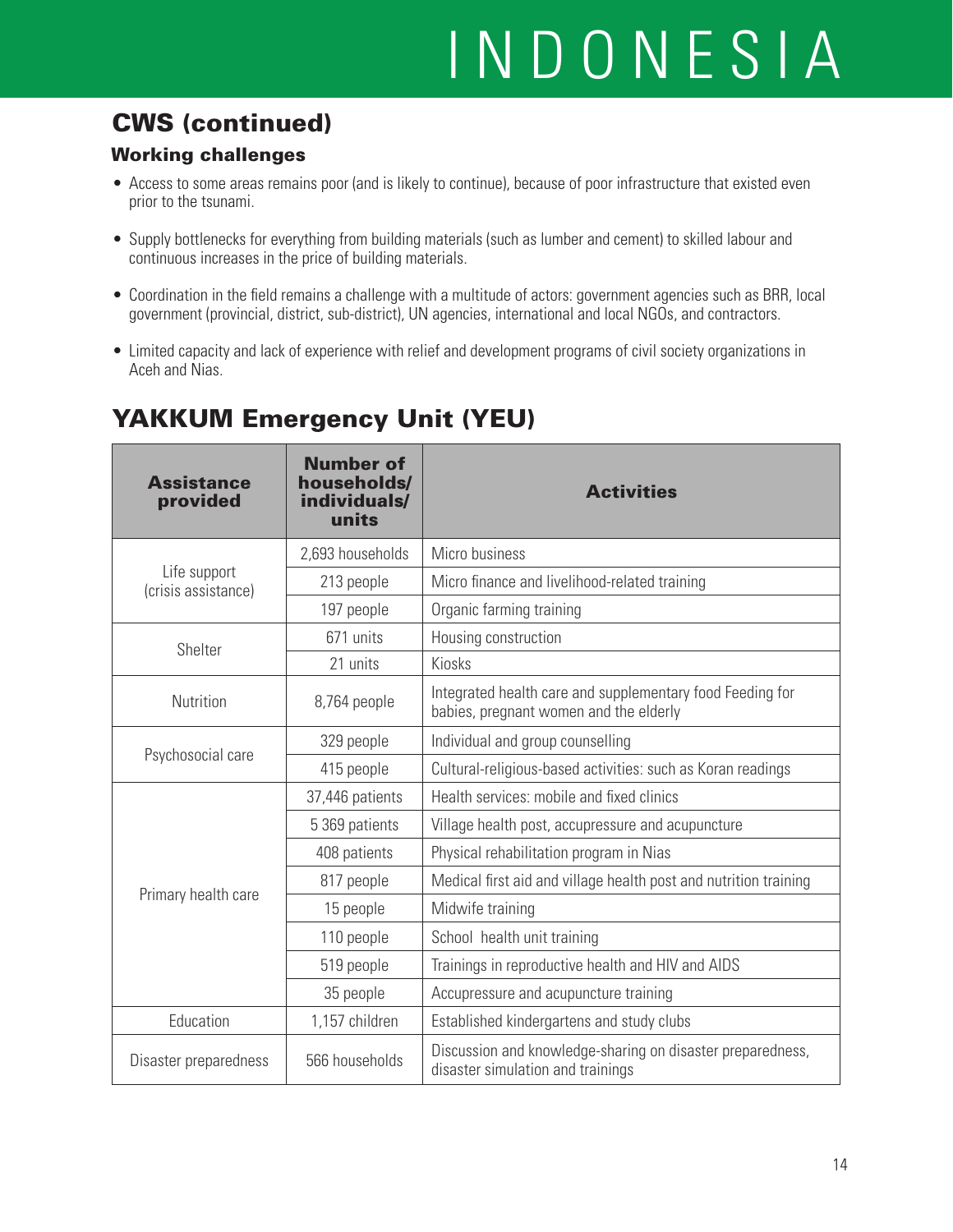### YEU (continued)

| <b>Assistance</b><br>provided | <b>Number of</b><br>households/<br>individuals/<br>units | <b>Activities</b>              |  |
|-------------------------------|----------------------------------------------------------|--------------------------------|--|
|                               | 92 units                                                 | <b>Bathrooms</b>               |  |
|                               | 14 units                                                 | Water pumps                    |  |
|                               | 230 units                                                | Latrines                       |  |
|                               | 224 units                                                | Wells                          |  |
| <b>Water and Sanitation</b>   | 48 units                                                 | Water reservoirs               |  |
|                               | 204 units                                                | Waste disposal facilities      |  |
|                               | 68 units                                                 | Drainage and water systems     |  |
|                               | 60 units                                                 | Washing facilities             |  |
|                               | 34 people                                                | Health and sanitation training |  |

- One of the concerns regarding community empowerment is how to maintain participation as well as program quality. (In the housing construction sector for instance, the community provides the materials, but for more technical construction, professional labour is engaged, because of required competencies.)
- Community self-reliance remains a challenge, in that the massive influx of money and support has created, in many instances, a culture of dependency on NGOs and the aid they provide. However, needs still exist—a widely recognised fact—and people still need to be accompanied, especially with regard to capacity building.
- Concern that organisations with limited capacity in the field of disaster risk reduction will feel pressured into playing this role in the next phase of response, leading to confusion when implementing programs. However, the government has budgeted for these activities, and is planning on forming a special unit for disaster risk reduction to assist.
- Initial housing built during the emergency phase were mostly semi-permanent or temporary shelters, while those built during the rehabilitation phase, were permanent. Many people who only benefited from the more temporary homes would now like their houses renovated and even made more permanent.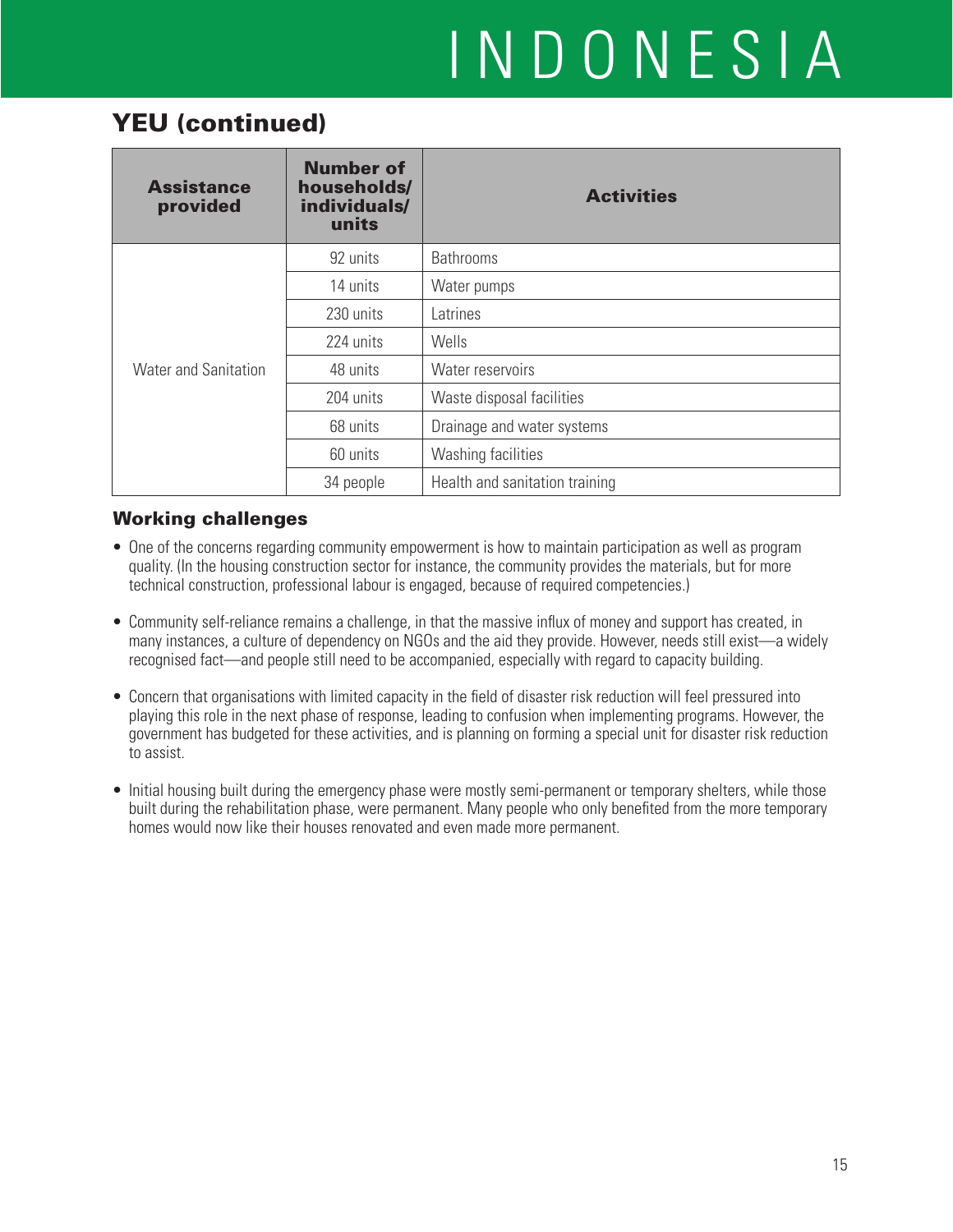## Yayasan Tanggul Bencana di Indonesia (YTBI)

| <b>Assistance provided</b>                   | <b>Number of</b><br>households/<br>individuals/units                           | <b>Activities</b>                                                                                                                                                                                                                                                                                                                                                                         |
|----------------------------------------------|--------------------------------------------------------------------------------|-------------------------------------------------------------------------------------------------------------------------------------------------------------------------------------------------------------------------------------------------------------------------------------------------------------------------------------------------------------------------------------------|
| Life support<br>(crisis food assistance)     |                                                                                | Food: rice, instant noodles, dried and<br>canned fish, baby food, mineral water,<br>spices, vegetable oils, beans, coffee and<br>tea                                                                                                                                                                                                                                                      |
| Life support<br>(crisis non-food assistance) | 14,704 people                                                                  | Baby clothes, basic pharmaceuticals,<br>blankets, flash lights, gasoline and<br>kerosene, hygiene kits, kitchen utensils,<br>mattresses, lamps, clothes (sarongs),<br>shoes, school fees, stationary, school<br>uniforms, tents, water and sanitation and<br>sarong/clothes                                                                                                               |
| Livelihood                                   | 4,901 households                                                               | Traditional embroidery, agriculture, animal<br>husbandry, barber shops and salons, becak<br>drivers, building labour, coconut graders,<br>Crafts, farmers, fishery (sea and river),<br>fishponds, furniture labourers, home<br>Industries (breads and cakes), kiosk/car<br>wash, motor repair shop workshops and<br>sewing machines (tailors)                                             |
| Capacity building                            | 685 times (implemented directly<br>by YTBI or by its implementing<br>partners) | Capacity building training (30 people X<br>3 times), administrative support, book<br>keeping training, community development,<br>disaster preparedness training for<br>religious leaders, sewing training, Sphere<br>standards and Codes of Conduct training,<br>strengthening of women's and men's<br>groups in Nias and psycho-social training                                          |
| Psychosocial activities                      | 486 activities                                                                 | Psychosocial activities, badminton<br>sets, batteries, educational toys, fees<br>for education, sports, tapes, musical<br>instruments, reading materials and school<br>kits                                                                                                                                                                                                               |
| Educational                                  | 7,732 students                                                                 | 1,358 students: alternative education;<br>112 student trained in computers;<br>English courses for 212 students, and<br>mathematics/science courses for 197<br>students. School kits distributed to 2,069<br>students and other forms of assistance,<br>such as education program in post-crisis<br>phase for elementary, high and secondary<br>school students, and at university level. |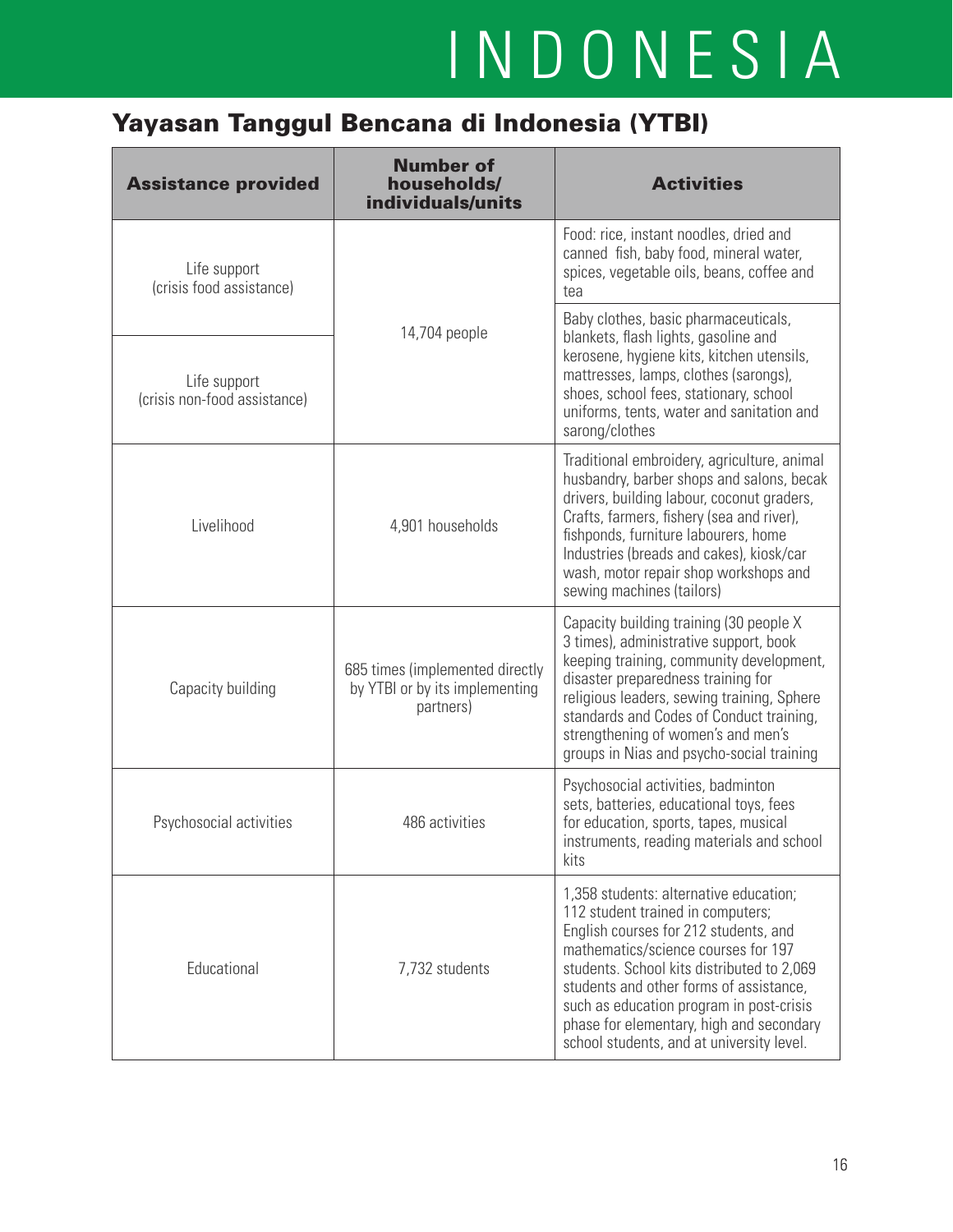### YTBI (continued)

| <b>Assistance provided</b>            | <b>Number of</b><br>households/<br>individuals/units | <b>Activities</b>                                                                                       |
|---------------------------------------|------------------------------------------------------|---------------------------------------------------------------------------------------------------------|
| Construction and water/<br>sanitation | 5 community centres<br>and 185 housing units         | Housing, water and sanitation, and<br>community centres                                                 |
| Environmental                         | 367 hectares replanted                               | Casuarina and coconut tree replanting,<br>mahogany and cocoa seed distribution,<br>mangroves replanting |
| <b>Health</b>                         | 21,912                                               | Children nutrition development (including<br>support for 1,826 school children)                         |

- NGO rivalry in providing services has created unhealthy competition, while also influencing the attitudes of communities' that have been assisted. This is linked the limited inter-NGO coordination and cooperation, as well as the trend to focus on projects at the expense of process, because of deadlines and time working challenges.
- Access to some areas remains difficult due to long distances and limited infrastructure. This highlights the need for the government to fully take on board the responsibilities related to construction and rehabilitation of public facilities, in order to facilitate aspects such as transport for the communities affected by the disaster.
- There is much work that still needs to be done related to organisations and communities being fully selfsupportive.
- Aceh, which bore the brunt of the tsunami, was also, prior to the disaster, an area mired in conflict. The last three years have seen the coastal regions benefit from the assistance given by many organisations around the world. However, many people living inland feel that this has been unjust, in that they too have suffered the consequences of a different emergency, albeit equally devastating—namely the conflict that ravaged the area for years. To forestall possible conflict as a result of feelings of injustice, future interventions should take this into consideration, so as to minimize to risk of new conflict flaring up.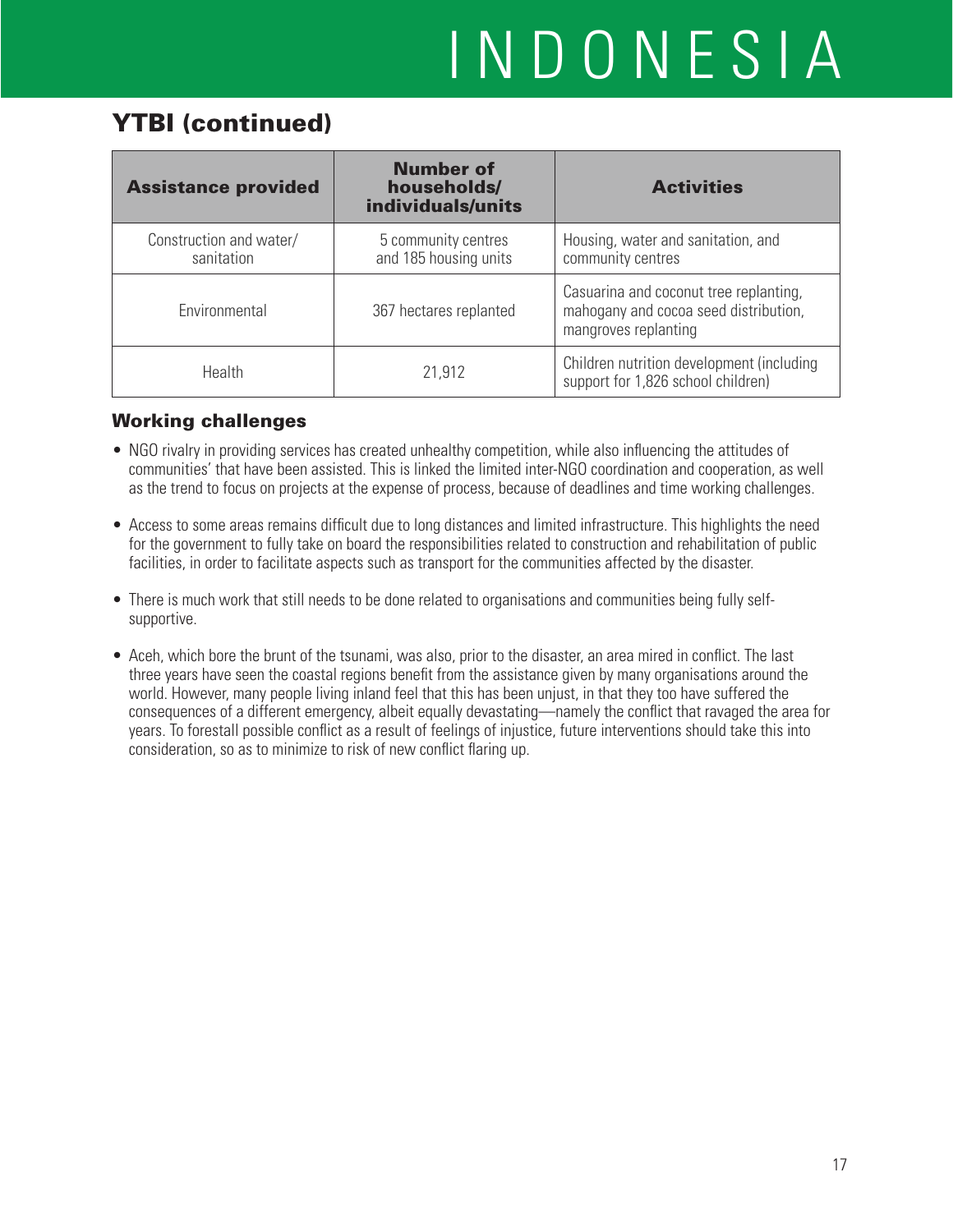

### National Christian Council of Sri Lanka (NCCSL)

| <b>Assistance</b><br>provided       | <b>Number of</b><br>households/<br>individuals/<br>units   | <b>Activities</b>                                                                                                                                                                                                                                                                                                                                                                   |
|-------------------------------------|------------------------------------------------------------|-------------------------------------------------------------------------------------------------------------------------------------------------------------------------------------------------------------------------------------------------------------------------------------------------------------------------------------------------------------------------------------|
| Life support<br>(crisis assistance) | 10,720 households                                          | Dry food rations brought some relief to those in need, as<br>have household items, such as kitchen sets.                                                                                                                                                                                                                                                                            |
| Livelihood                          | 10,256 households                                          | Fishing equipment, assistance to fisher folk, assistance<br>to small businesses owners, coir makers, those engaged<br>in animal husbandry and others have been carried out.<br>Programs of livelihood support to widows and female<br>headed-households (assistance of both materials and<br>instructional), sewing training, and vocational training<br>was carried out for women. |
| Shelter                             | 948 households                                             | 50 Houses in the eastern province, 62 in the south and<br>11 houses in the west were completed in 2007. A large<br>housing scheme planned in the West has been held up<br>pending government approvals. A Community Centre in<br>Mathagal, Jaffna, is nearing completion.                                                                                                           |
| Water and sanitation                | 3,282 households and<br>support for 600 school<br>children | Latrines, tube wells and water tanks were constructed in<br>the north, east and south to homes, villages and schools.                                                                                                                                                                                                                                                               |
| Nutrition                           | 1,576 children                                             | As most affected families are unable to provide regular<br>nutritional meals to their children, support was provided<br>to children at pre-school and other levels                                                                                                                                                                                                                  |
| Psychosocial care                   | 4,168 children<br>and youth                                | Many programs were facilitated and communities<br>mobilized with regard to raising awareness of human<br>rights, women's rights, the rights of children. Legal<br>services were also provided for those in need in camps.<br>The training focused on promoting peace and harmony<br>amongst young people.                                                                           |
| Primary Health Care                 | 2,706 people                                               | Health programs were carried for pre-school teachers<br>(training of trainers) in the southern province, as well<br>as training on health care, nutrition, HIV and AIDS, and<br>breast feeding.                                                                                                                                                                                     |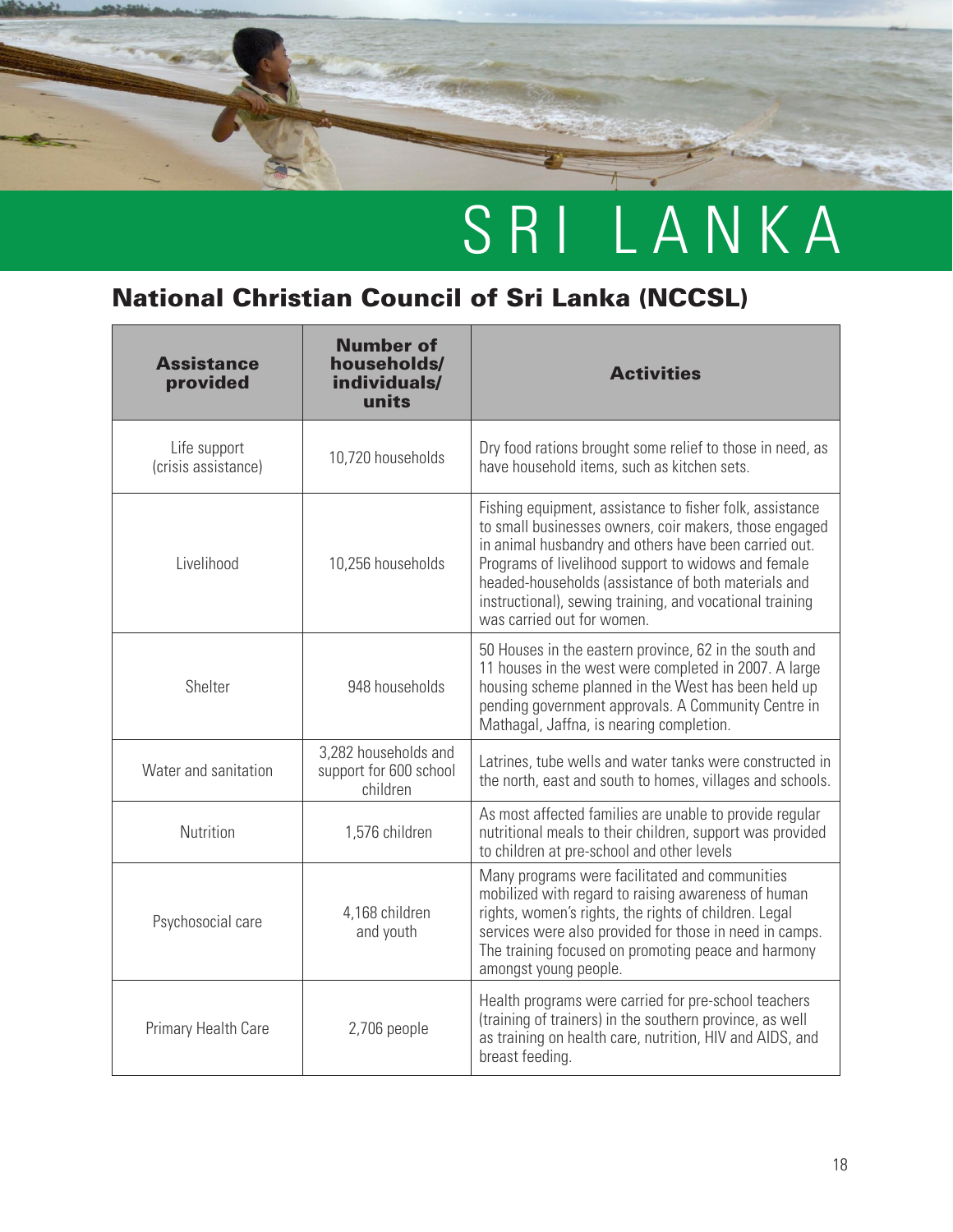## SRI LANKA

### NCCSL (continued)

| <b>Assistance</b><br>provided | <b>Number of</b><br>households/<br>individuals/<br>units | <b>Activities</b>                                                                                                                                                                                                                                                                                                                                                                                                                                                                                                                                                                                                                                                                                                                                                                                                                                    |
|-------------------------------|----------------------------------------------------------|------------------------------------------------------------------------------------------------------------------------------------------------------------------------------------------------------------------------------------------------------------------------------------------------------------------------------------------------------------------------------------------------------------------------------------------------------------------------------------------------------------------------------------------------------------------------------------------------------------------------------------------------------------------------------------------------------------------------------------------------------------------------------------------------------------------------------------------------------|
| Education                     | 8,211 students                                           | Supplementary classes were held for students in<br>camps erected to shelter people affected by the<br>tsunami, as well as students of resettled families in<br>the north, east, south and west. Regular attendance<br>has been interrupted due to lack of transport, illness,<br>other financial burdens as well as the ongoing conflict.<br>Temporary and semi-permanent classrooms were<br>constructed in some areas in Jaffna as extra space was<br>needed to hold supplementary classes. Basic classroom<br>furniture was provided. Bicycles were provided to school<br>children to increase and encourage higher attendance. In<br>the eastern province a bus route was instituted to make<br>it easier for children living in camps to attend a school in<br>town. Previously, the dropout rate was high due to a lack<br>of public transport. |
| Disaster Preparedness         | 480 people                                               | Workshops and seminars were conducted in Disaster<br>Preparedness Management in some cities, preparing<br>both clergy and laity in being able to respond to<br>disasters. The NCCSL/Tsunami Rehabilitation Unit set up<br>a Disaster Preparedness Centre to assist communities in<br>disaster mitigation and response.                                                                                                                                                                                                                                                                                                                                                                                                                                                                                                                               |

- The conflict in the east continues till the end of June 2007—leading to many people being displaced and many destitute, with loss of life and damage to property widespread. Rehabilitation construction projects were especially delayed and some self-employment projects ground to a halt during the hostilities. Since July, the east has seen a lot of resettlement—in some cases voluntary. The needs of the people have changed drastically. Construction costs have also increased substantially over the budgeted amounts, due to the high costs of building materials.
- The boats and nets projects, as well as the bicycle project in the Vanni could not continue, as the restricted area remained "closed" to anyone from outside. All communications, including land and mobile phone connections, have been cut off and NCCSL have not been able to contact any of the people involved in implementing programs. Since August 2006, fresh hostilities have broken out in this area with aerial bombings.
- The main priority of the south and west were focused on the housing and livelihood sector. Most housing projects continue, in spite of the escalating cost for cement. However, a major project in the west was held up while waiting for approvals from local Government authorities.
- Clergy in the affected areas have less time to attend to projects that they have been involved in for almost three years, and feel the need to be focusing on parish work. However, they are an invaluable part of the success of the projects and therefore continue to play a very important role in the context of carrying out the work.
- In spite of the conflict, escalating prices, migration of labour and lack of human resources, the fact that so much has been achieved is encouraging.